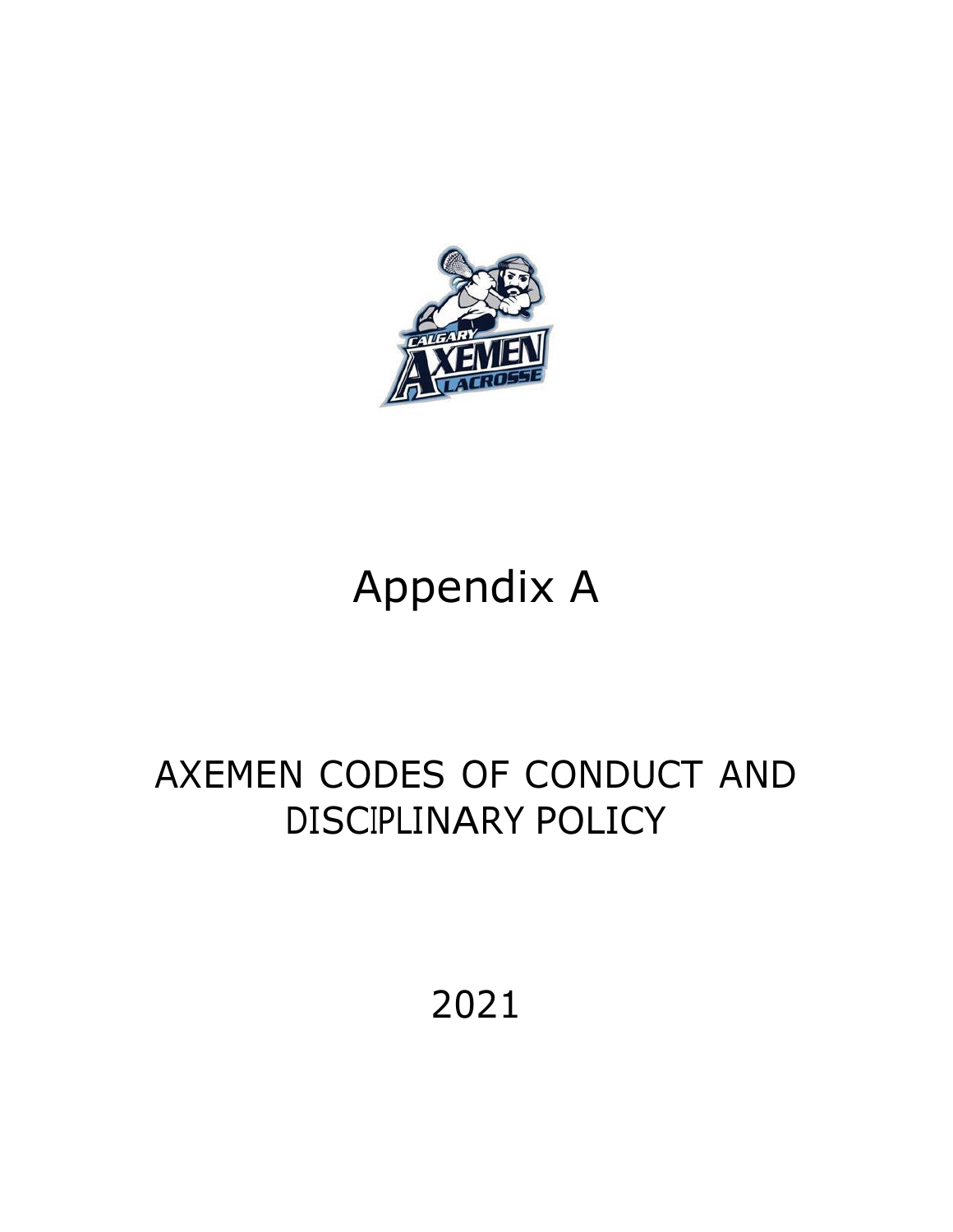## **Axemen Core Values**

The Calgary Axemen Lacrosse Association's core values are outlined below. These values outline what we stand for within the Axemen Lacrosse Association. The following values are our guiding principles for the following codes of conduct and disciplinary policy.

**Sportsmanship** - Foremost of all values is to learn a sense of fair play. We will be humble in victory, gracious in defeat. We will foster friendship with teammates and opponents alike.

**Respect** - Treat all others as you expect to be treated. Get along with your teammates. Respect your coaches, teammates, parents, opponents, officials, and property.

**Integrity -** We seek to foster honesty and fair play beyond mere strict interpretation of the rules and regulations of the game. We play by the rules and with class.

**Pursuit of Excellence at all levels** - Each member of the organization, whether player, volunteer or staff,should seek to perform at the highest level of his or her ability.

**Enjoyment and Fun** - It is important for the lacrosse experience to be fun, satisfying and rewarding for all participants. We encourage lifelong participation in the game of lacrosse.

**Loyalty** - We are loyal to the Axemen brand and we play with pride and passion while wearing the Axemen logo.

**Teamwork** - We value the strength of working together and a team first attitude.

**Commitment**- We exhibit commitment to your teammates, coaches, and yourself. Work hard toimprove on and off the floor.

## **Application of This Policy**

This Policy applies to all Members as defined in the bylaws of the Calgary Axemen ("Members") as well as any individuals engaged in activities with the Calgary Axemen including, without limitation, players, coaches, parents and spectators ("Participants"). This Policy applies to the conduct of Members and Participants at all Axemen activities, programs and events.

## **Expected Standard of Ethical Conduct**

The Calgary Axemen is committed to providing an environment in which all individuals are treated with respect. All Members and Participants of Axemen Lacrosse are expected to:

- Conduct themselves at all times in a manner consistent with the core values of the Calgary Axemen Lacrosse Association.
- Demonstrate through words and actions the spirit of sportsmanship, sports leadership and ethical conduct.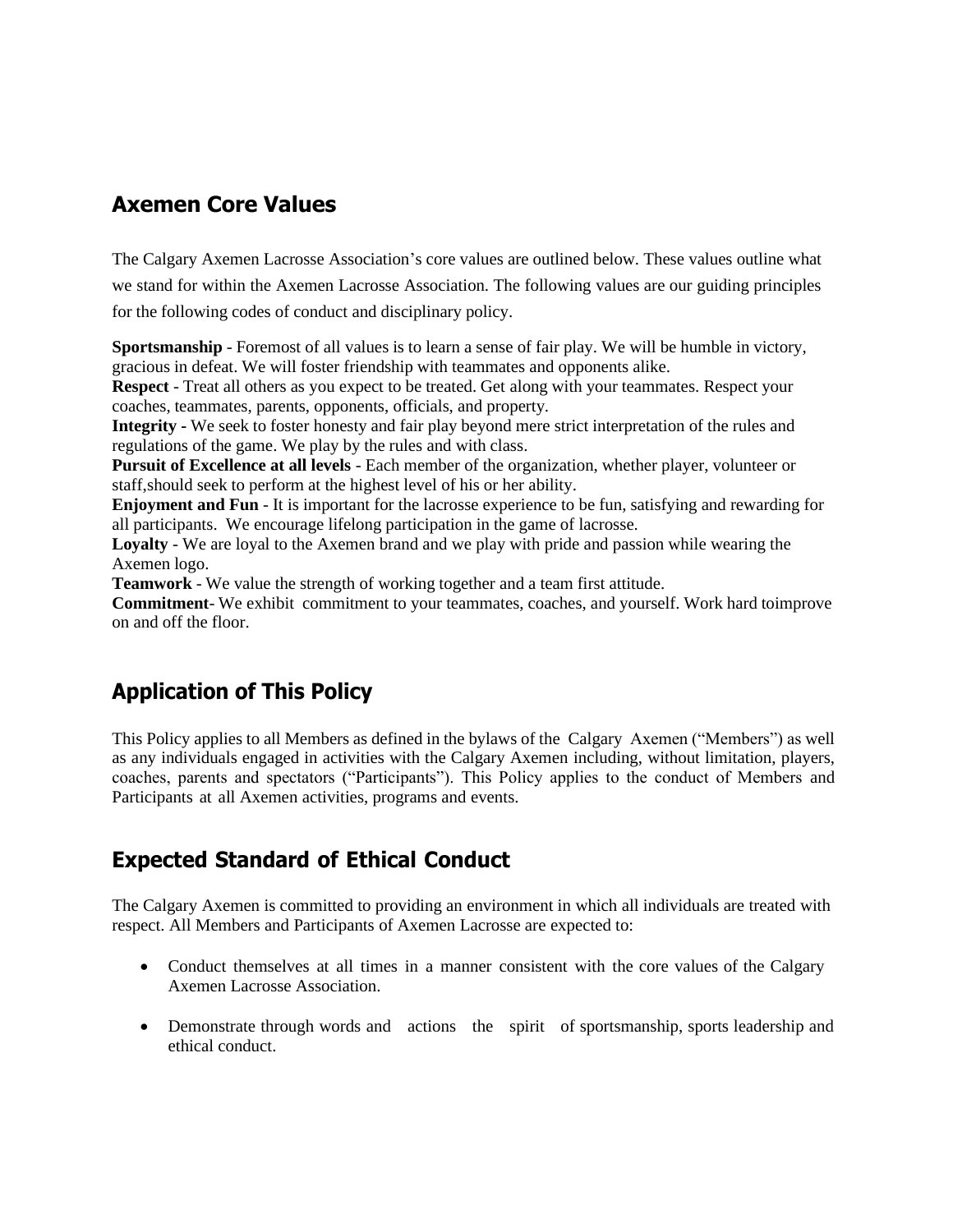- Avoid behavior which brings Axemen or the sport of lacrosse into disrepute including, but not limited to, abusive use of alcohol, use of non-medical drugs or performance-enhancing drugsor methods, and use of alcohol by minors,
- Adhere at all times to:

Axemen bylaws, policies, procedures, rules, regulations, and directives, Alberta District Lacrosse's operational policies, procedures, rules and regulations, Rules and regulations governing any competitions, in which the member participates on behalf of the Axemen. Rules and regulations established by the facilities in which the Member or Participant participates in any activity on behalf of Axemen. Any contracts or agreements executed with or by Axemen. Any sanction imposed by Axemen

- Care for and respect the property and assets of Axemen.
- Refrain from engaging in any activity or behavior which interferes with a competition or with any player or team's preparation for a competition, or which endangers the safety of others.
- Refrain from comments or behaviors which are disrespectful, humiliating, demeaning, offensive, abusive, racist or sexist. In particular, behavior which constitutes bullying, harassment or abuse will not be tolerated.

## **Axemen Fair Play Codes of Conduct**

#### **Player Code of Conduct**

Honor the game. Play by the rules. Respect your opponents. Be a team player – attend all practices and games. Remember that winning isn't everything – have fun, improve skills, and do your best. Acknowledge the good play of ALL players – both teammates and opponents. Play because you want to, not because your parents or coaches want you to. Show respect to all coaches, officials, players, and fans.

#### **Coach Code of Conduct**

Set a positive example in conduct and coaching. Put players' interests and welfare above your own. Treat everyone fairly, regardless of gender, ethnicity, colour, or other traits. Direct coaching comments at performances, not persons. Make training activities suitable for player age, experience, ability, and fitness level. Pursue opportunities for coaching development.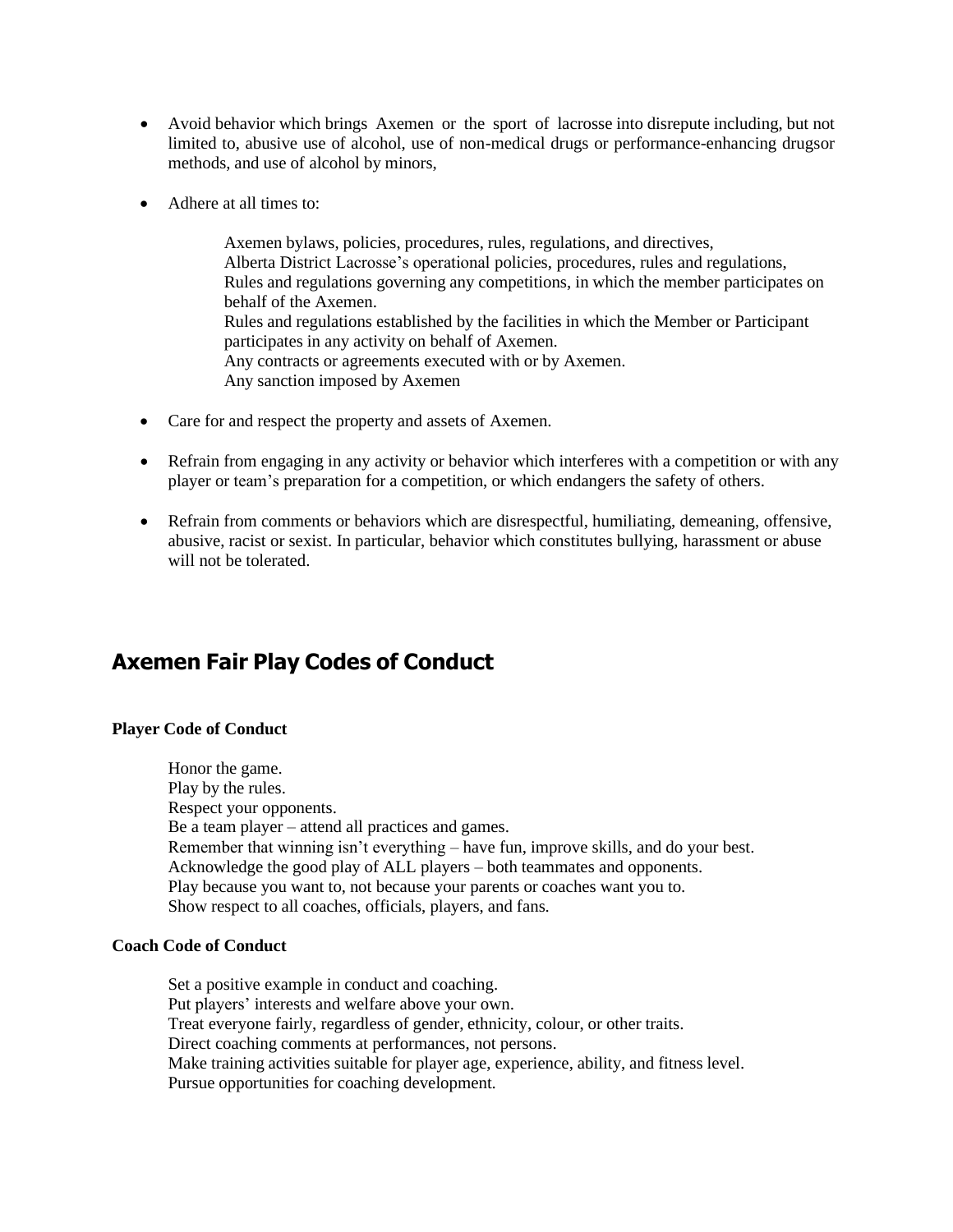Treat opponents and officials with respect. Respect your players' academic needs.

## **Expectations of Coaches**

Working with young people is both a responsibility and a privilege; the importance of this position of authority and leadership cannot be underestimated. The following is a list of examples of a coach's responsibilities.

- All coaches will attend all meetings held by the Axemen Director of Coaching.
- Conduct an organizational meeting for parents and players prior to the first game of the season.
- Organize practices that are fun and challenging for your players. Familiarize yourself with the rules, techniques and strategies of lacrosse; encourage all your players to play as a team.
- Coaching/Mentoring
- Encourage participation of every player in practices and games.
- Emphasize good sportsmanship on and off the floor.
- Stress the importance of teamwork
- Treat all players equally
- Stress FUN and skill development over winning
- Provide each player with fair and equitable floor time
- Adjust to personal needs and problems of players; be a good listener; never verbally or physically abuse a player or official; give all players the opportunity to improve their skills, gain confidence, and develop self-esteem; teach them the basics.
- Encourage Healthy Lifestyles
- Help players develop physically by learning skills, improving conditioning, develop good health habits, and avoid injuries
- Be concerned with the overall development of your players. Stress good health habits and clean living.
- Refrain from use of tobacco or vape products while in the presence of players.
- Refrain from use of alcoholic beverages or recreational narcotics prior to practices and/or games.
- Lead by example maintain a positive attitude towards referees, parent, players, and other coaches.
- Be generous with your praise when it is deserved; be consistent and honest; be fair and just; do not criticize players publicly; learn to be a more effective communicator and coach; do not yell at players.
- Coaches should never teach their players tactics or skills designed to circumvent the intent of the rulebook and the standards of fair play. The rules exist to protect players and provide a common standard by which final results will be determined.
- Coaches should be sensitive to the impropriety of private meetings with officials before, during, or after the contest, without the presence of a representative of the opposing team.

Each coach or administrator is expected to be familiar with these values and their place in the organization.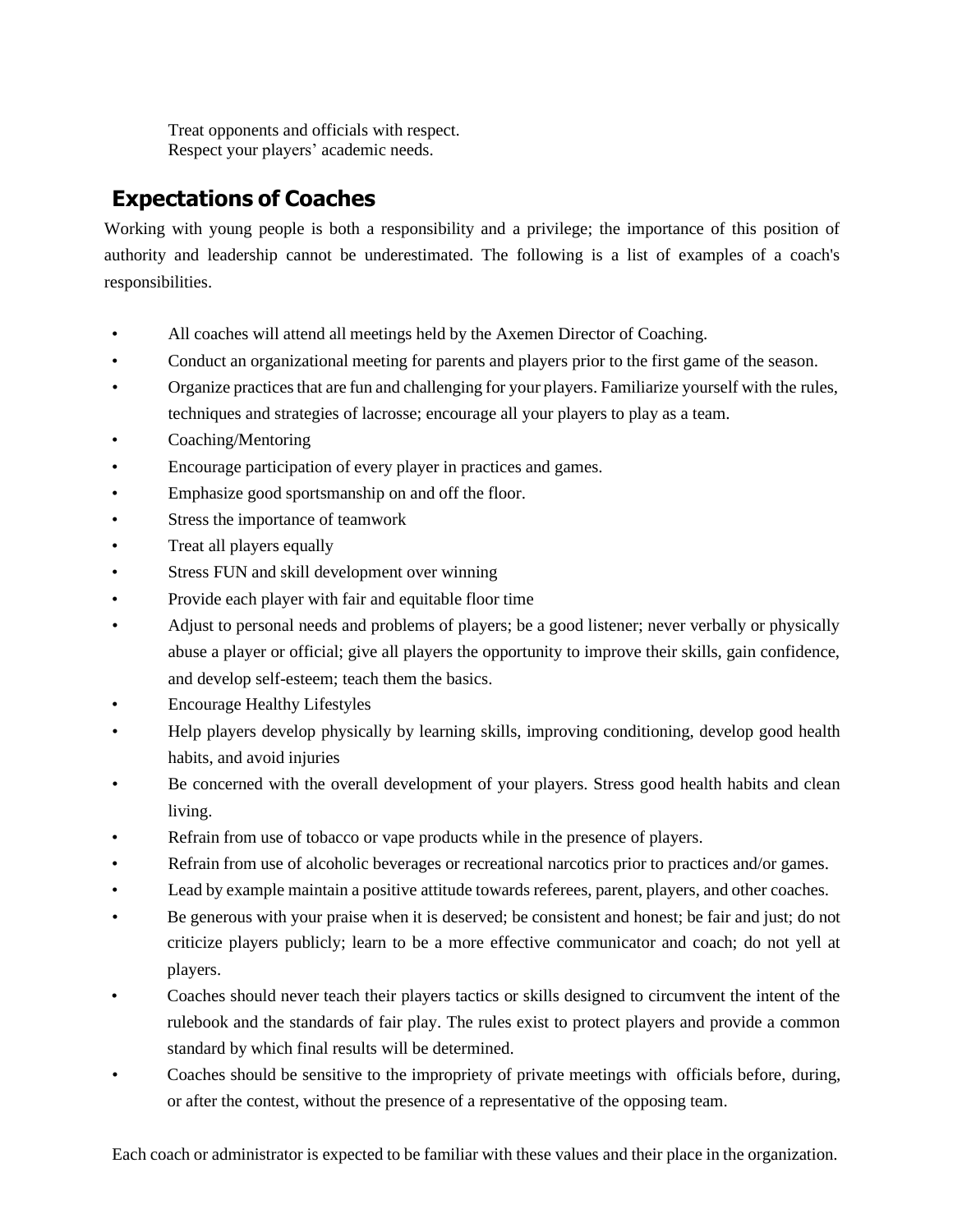#### **Parent Code of Conduct**

Remember that your child plays sport for his or her enjoyment, not yours. Teach your child that the effort is more important than the outcome. Praise your child for competing fairly and trying hard. Never yell at your child for making a mistake or losing a competition. Applaud good playing performances by both your child's team and the opponents. Do not force your child to participate in sports. Encourage your child to play by the rules. Respect game officials, team members, opponents, and fans.Show appreciation for volunteers

## **Expectations of Parents**

**Each parent and Axemen Volunteer including team managers is expected to be familiar with the Core Values and their place in the Axemen organization.**

The Axemen Lacrosse Association is dedicated to introducing the game of lacrosse to young athletes and their families. We expect the pursuit of excellence will be accompanied by appropriate sports behavior and respect for every individual.

- Children participate in organized sports for their enjoyment. Make it fun and support them.
- Encourage good sportsmanship by demonstrating positive support for all players, coaches, and officials at every game, practice, or other youth sports event.
- Encourage your child to play by the rules. Remember, children learn best by example, so applaud good plays of both teams.
- Emphasize skill development and practices and how they benefit your young athlete. Deemphasize games and competition in the lower age groups.
- Know and study the rules of the game, and support the officials on and off the floor. This approach will help in the development and support of the game. Any criticism of the officials only hurts the game.
- Recognize the importance of volunteer coaches. They are important to the development of your child and the sport. Communicate with them and support them.
- Remember the game is for the children, not the adults.
- Axemen have a Zero Tolerance Policy, requires all parents/spectators to maintain sportsmanlike behavior and preserve the educational atmosphere before, during and after all games, practices and Axemen events (practices, meetings, etc.).

## **Failure to Comply**

Failure by a Member or Participant to comply with the expected standard of conduct set out within this policy constitutes an infraction and may result in disciplinary action and the imposition of a sanction in accordance with the guidelines set forth in this policy.

## **Reporting a Class 2, 3, 4 Infraction**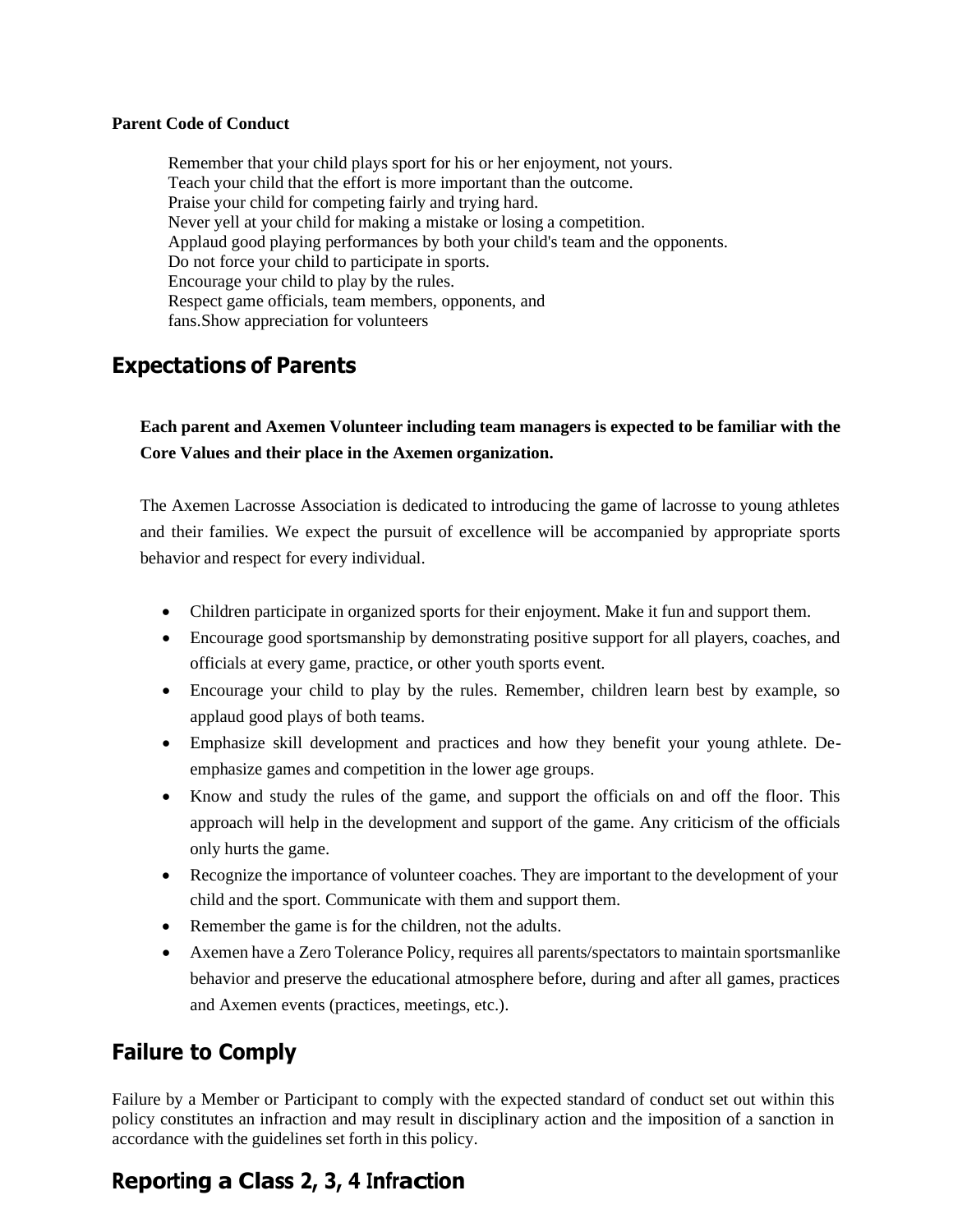Any individual (the Complainant) may report to The Axemen President a complaint of an infraction by a Member or Participant (the Respondent). Such complaint must be in writing and must be made within 5 days of the alleged infraction.

Upon receiving a complaint, the President will provide it immediately to the Discipline Committee, or his/her designate if the President is not available or not able to act in this capacity.

The President (or designate) may determine that an alleged infraction is of such seriousness as to warrant suspension of the Member, or removal of the Participant, pending investigation, a hearing and a disciplinary decision.

Upon receiving a complaint, the President (or designate) will review the complaint and may:

- 1. Dismiss the complaint if he or she considers it to be trivial or vexatious.
- 2.Determine that the complaint does not fall within the jurisdiction of this policy and refer to it the appropriate body having jurisdiction.
- 3. Determine that the matter relates to a conflict within a Team or between Axemen teams and has not first been addressed using the Axemen Conflict Resolution process whereupon the President may refer the matter to the Complainant's Team Designate for resolution pursuant to that policy.
- 4. Direct that the infraction be dealt with informally as a minor infraction.
- 5. Refer the matter to the Discipline Committee to be dealt with formally as a minor infraction; or
- 6. Refer the matter to the Discipline Committee to be dealt with formally as a major infraction.

### **Disciplinary Procedures**

All informal disciplinary situations involving minor infractions will be dealt with by the appropriate person having authority over the Member or Participant involved: this person may include, but is not restricted to, a coach, official, director, officer, volunteer, or staff member.

When assigned by the President to informally address a complaint of a minor infraction, the appropriate person having authority over the Member or Participant involved shall:

- 1. Determine if an investigation is required to ascertain whether an infraction has in fact occurred,
- 2. Determine if the issue has followed the Axemen Issue Resolution Process outlined in the Communication and Issue Resolution Policy.
- 3. If deemed necessary, conduct a fair and impartial investigation of the matter and provide a written report of investigation findings to the Complainant, the Respondent, and the President

Upon the facts of the case as originally presented, or upon the results of an investigation, determine if an infraction has in fact occurred,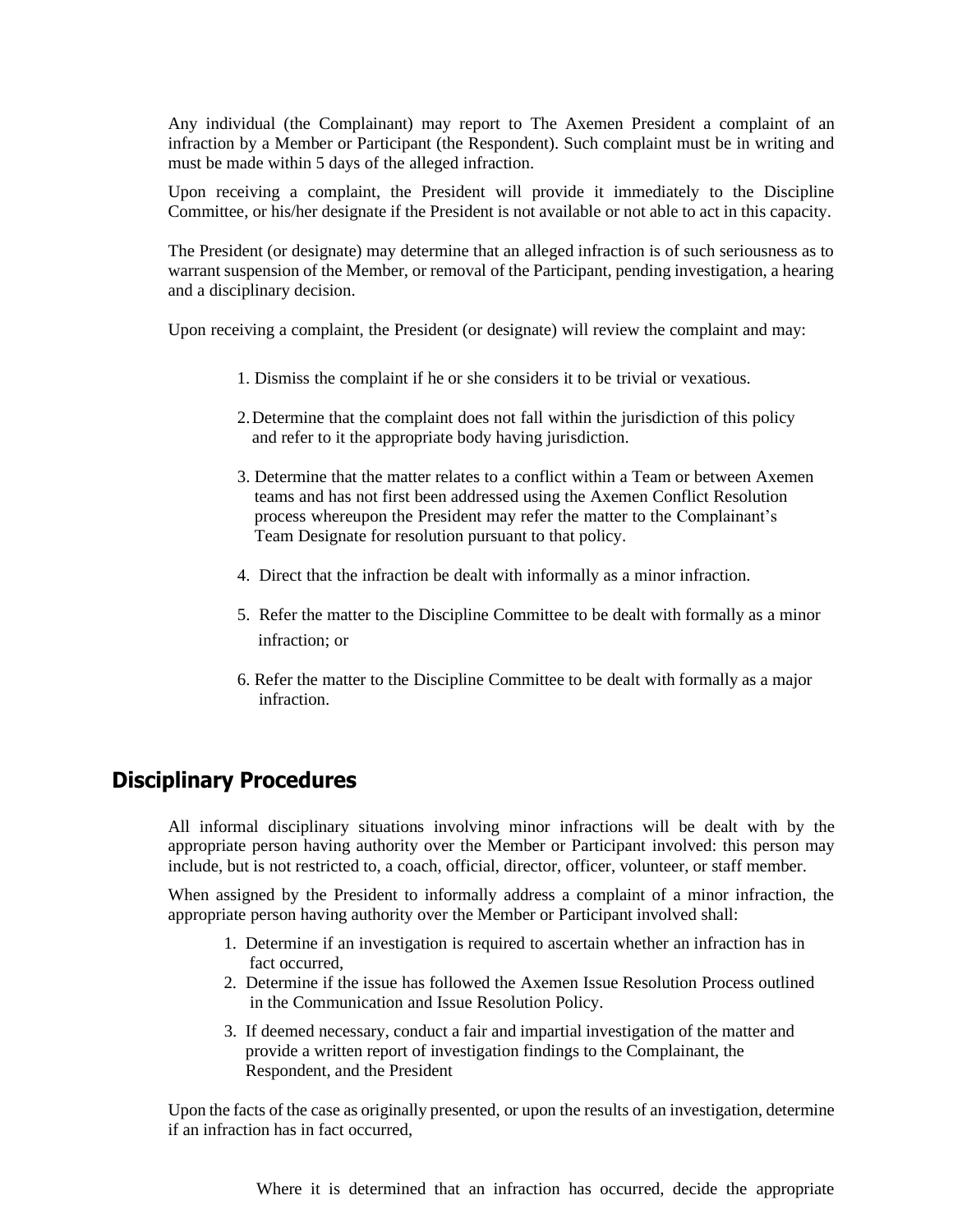disciplinary sanction and issue a written decision to the Complainant, the Respondent, and the President

- Where it is determined that an infraction has not occurred, obtain the President's concurrence, then advise the Complainant and Respondent that the complaint has been dismissed, with reasons.
- Where a disciplinary sanction has been imposed, coordinate the application of the sanction with other Axemen representatives as necessary, and monitor compliance by those upon whom the sanction has been imposed.

The Axemen Discipline Committee shall consist of three members:

- \* Discipline Director
- \* Relevant Division Co-ordinator
- \* Member of the executive.

#### **The executive member will be appointed by the president as required.**

The Discipline Committee shall deal with all complaints of major infractions within the jurisdiction of this policy and may deal with complaints of minor infractions if so directed by the President.

Depending on the circumstances of the complaint, the Discipline Committee may authorize an investigation into the alleged infraction.

The Discipline Committee will determine the format of the disciplinary process, which may involve an oral hearing in person, a hearing based on written submissions, or a combination of these methods.

The Member or Participant will be given reasonable notice of the format as well as day, time and place of the hearing; will receive a copy of the Investigation Report if an investigation was carried out; may be accompanied by a representative; and will have the right to present evidence and argument before the Discipline Committee.

After hearing the matter, the Discipline Committee will reach a decision as to whether an infraction has occurred and if it has, what the sanction should be. The Discipline Committee will issue a written decision, including reasons, for distribution to the Member or Participant, the Complainant, and the President.

Where the conduct being reviewed by this policy is of a sensitive nature, Axemen Lacrosse Club will keep all proceedings under the policy confidential, except where disclosure is ordered as part of the sanction, is required by law, or is in the best interests of the public.

In fulfilling its duties, and with the approval of the Executive Committee, the Discipline Committee may obtain independent advice.

Axemen reserves the right, and at times may be obligated to consult with, and report to CDLA or ADLA any information regarding complaints filed, investigations, disciplinary hearings, and any resulting sanctions.

In circumstances where an investigation indicates concern that a member has acted in contravention to the law, the Axemen shall report the matter to the appropriate authorities and reserves the right to suspend the member indefinitely pending a resolution to any legal proceedings.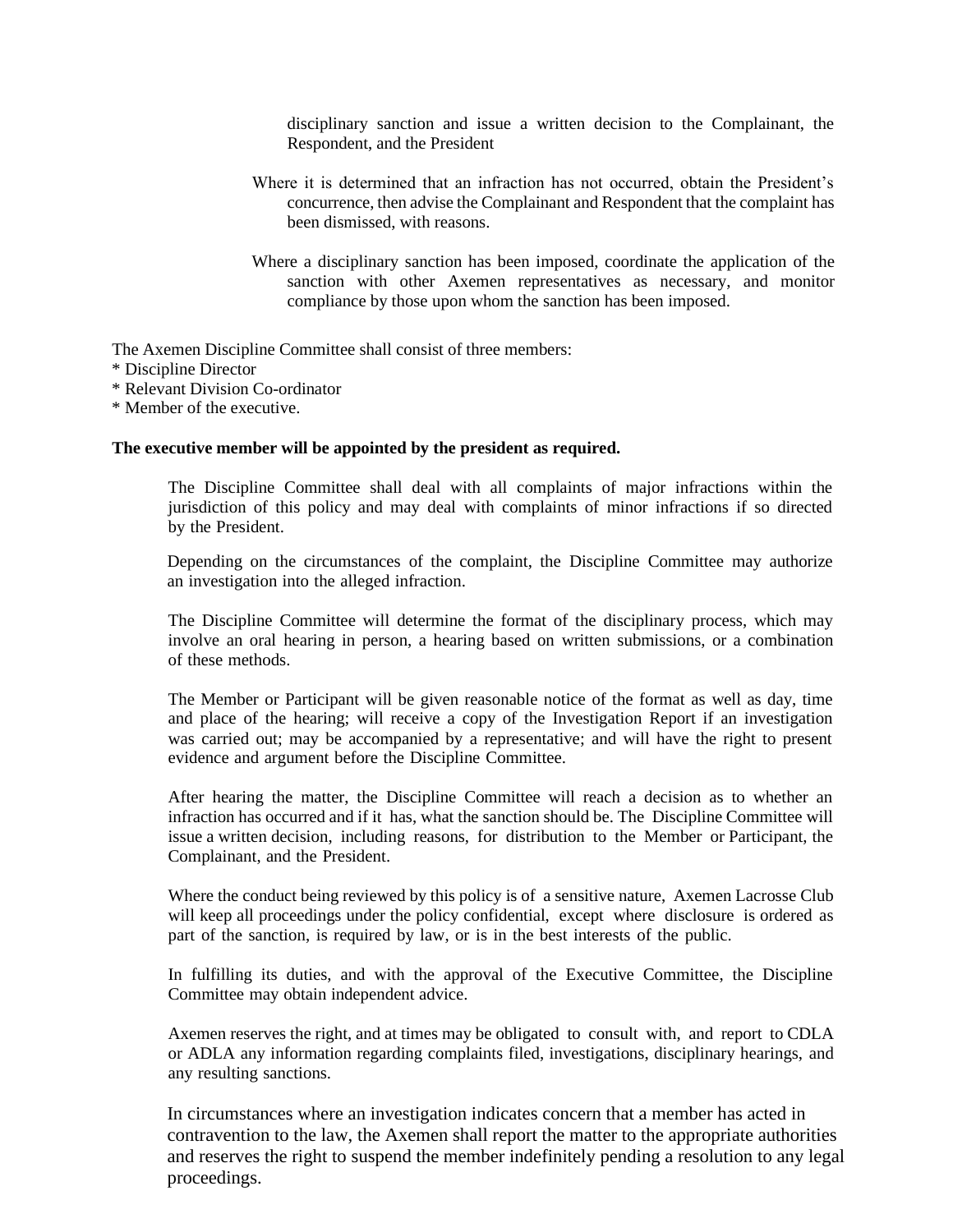## **Disciplinary Sanctions**

Penalties for minor infractions may include a verbal warning, written warning, request foran apology, service or other voluntary contribution to Axemen Lacrosse Club, removal of certain privileges of membership for a designated period of time, and/or removal from the current activity.

The following are examples of disciplinary sanctions that may be applied where it is found that a major infraction has occurred:

Verbal or written warning,

Require a verbal or written apology,

Service or other voluntary contribution to Axemen,

Removal of certain privileges of membership,

Suspension from certain Axemen events or activities,

Suspension from all Axemen activities for a designated period of time,

Expulsion from membership, and/or

It is understood that the above are representative penalties only, that they may be modified to fit the circumstances of the infraction, and that they are presented generally in order of severity. Any suspensions given will apply to all teams the participant is involved with.

## **Appeals Policy**

This policy identifies the procedures to be followed when a Member or Participant wishes to appeal a decision made by an official of the Axemen.

Application of this Policy

This Policy applies to all Members as defined in the bylaws of Axemen, as well as any individual participant engaged in activities with Axemen, including, without limitation, coaches, players, parents and spectators.

Timing of the Appeal

An individual who wishes to appeal a decision ("Appellant"), shall have 72 hours from the time they received notice of the decision, to submit the following: written notice of their intention to appeal; detailed reasons for the appeal, and an appeal fee of \$200.00. All to be submitted directly to the President of the Axemen.

Any consideration of an appeal after the 72 hour window has closed, will be at the sole discretion of the President, or designate.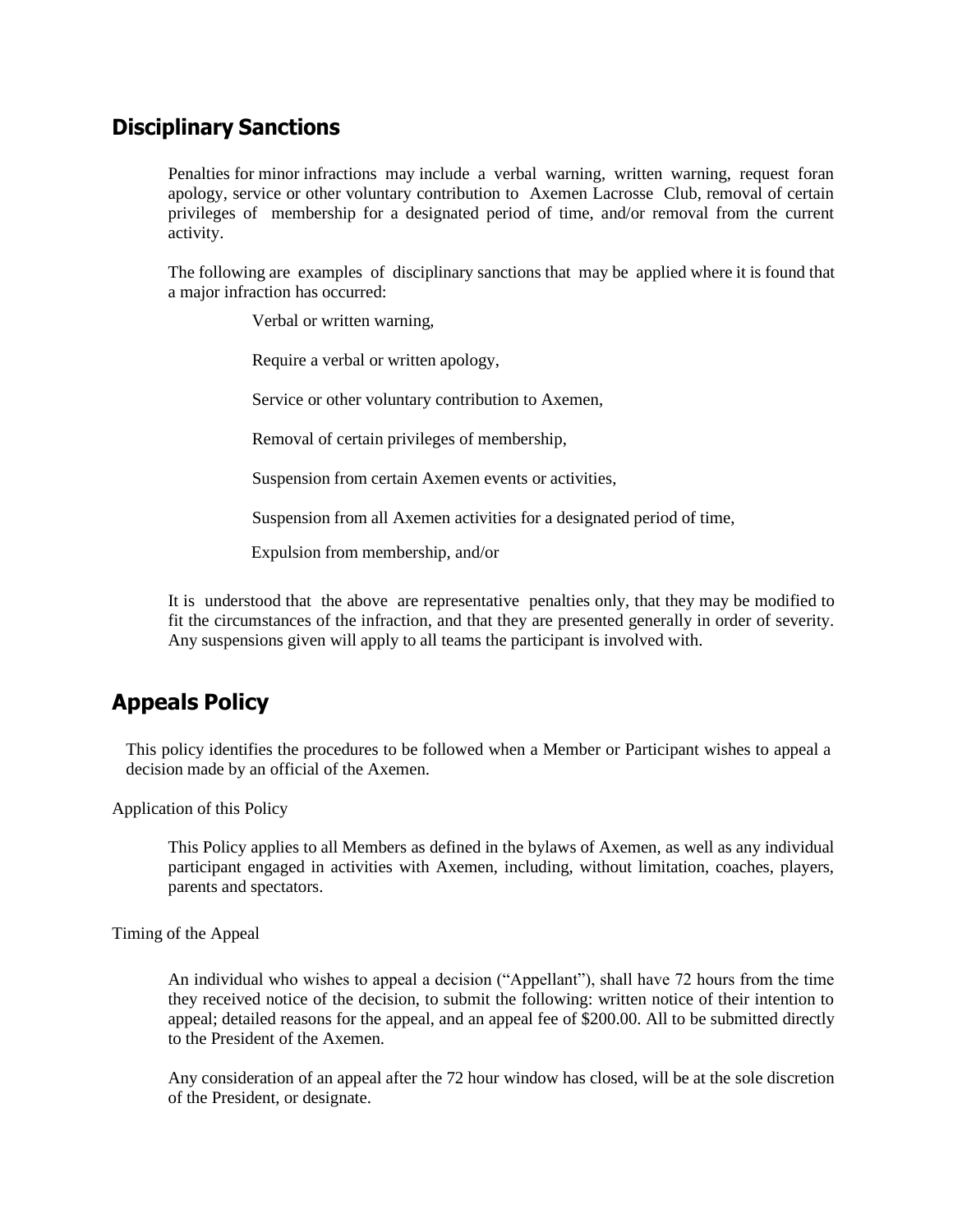## **Grounds for Appeal**

Appeals may only be heard if sufficient grounds exist surrounding the decision-maker or decision made (irrespective of the events precipitating the decision), as detailed below:

- Decision-maker did not have authority or jurisdiction as set out in Axemen governing documents, to make such decision;
- Decision-maker failed to follow procedures as laid out in the bylaws or approved Policies of Axemen, in making the decision;
- Decision was influenced by bias;
- Decision-maker exercised their discretion for an improper purpose; or,
- Decision made was grossly unreasonable.

## **Screening of Appeal**

Within 72 hours of receiving the notice of appeal, the President shall decide if the appeal constitutes sufficient grounds as set out in this policy. If the President is not available, a member of the Executive Committee will be designated to perform this function.

If the appeal is denied due to insufficient grounds, then written notice shall be provided to the Appellant, and the \$200 Appeal fee returned.

This decision is at the sole discretion of the President or the President's designate, and may not be appealed.

## **Appeals Panel**

Should the President find sufficient grounds to proceed, then he/she shall appoint an Appeals Panel (the 'Panel') within 7 days of having received the original notice of appeal.

The Panel will be comprised of 3 people who have no personal relationship or common interest with the affected parties; and are free of any actual or perceived bias or conflict surrounding the Appeal.

The Panel's members shall select from themselves a Chairperson who will be authorized to arrange all preliminary matters of the appeal (ie: date and location of hearing; deadline for exchange of documents, clarification of issues in dispute; procedural matters; order and procedure of hearing; remedies being sought, identification of witnesses, and any other matter which may assist in expediting the appeal proceedings).

All affected parties may be notified of these preliminary matters via email by the Chairperson.

#### **Procedure for the Appeal**

■ The Panel shall govern the Appeal by such procedures as it deems appropriate, providedthat: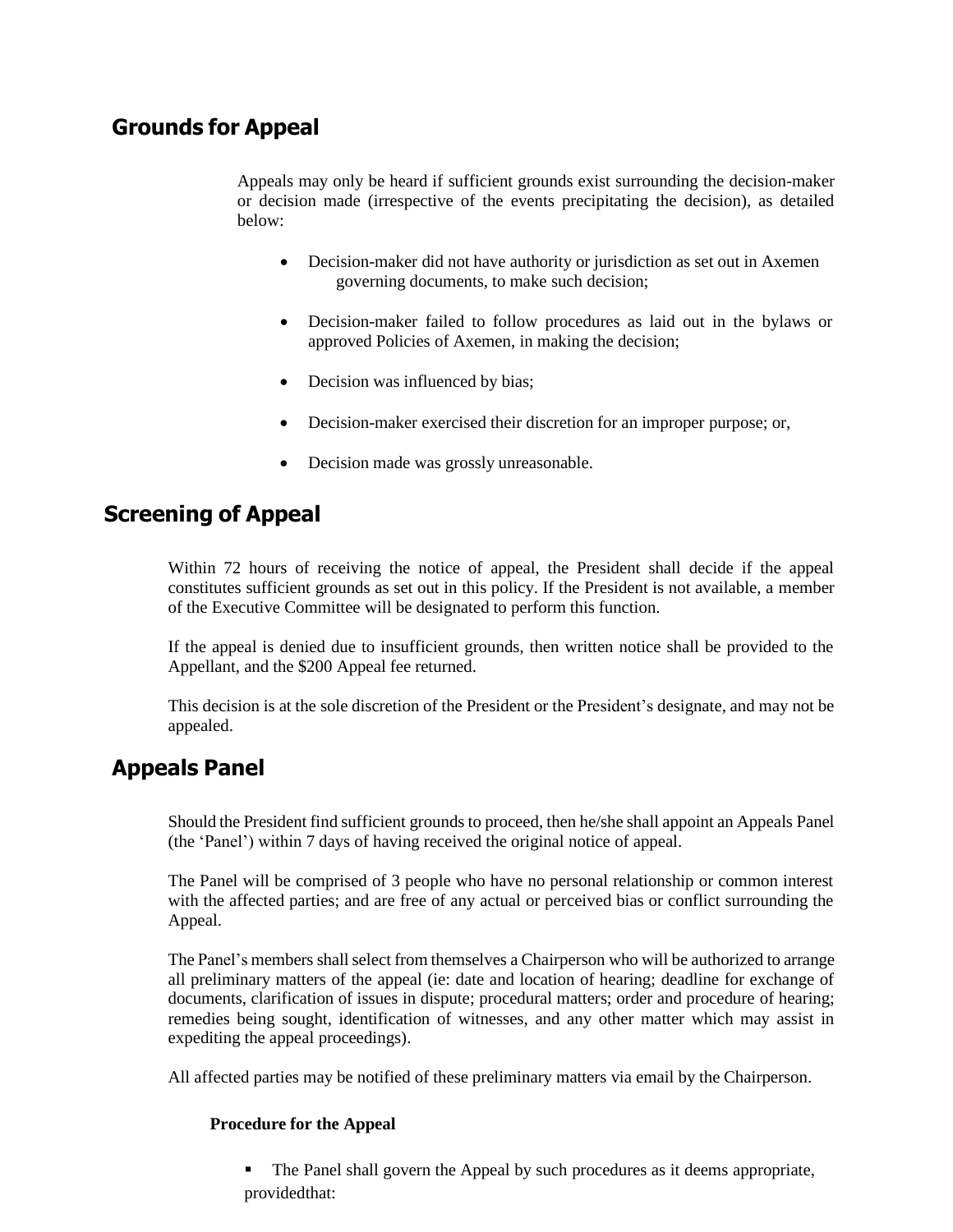- The hearing is held within 7 days of the Panel's appointment;
- All affected parties are given 5 days notice of the hearing (date, location, time); The hearing will be held in person, within the geographic boundaries of
- Axemen:
- Written documents to be considered by the Panel must be submitted by the affected parties, at least 2 days in advance of hearing. These may be submittedby email to the Chairperson, for further distribution to the Panel;
- Affected parties may be accompanied by 1 other person (advisor/counsel) who willnot address the Panel directly;
- There shall be no communication between Panel members and the parties except inthe presence of, or by copy to, the other parties; and
- Decisions shall be by majority vote, where the Chairperson carries one vote.

## **Penalties and Violations**

Class I violations carry a penalty of a one (1) game suspension. The suspension begins when the Discipline Committee has reached a decision on the issue; however the Discipline Committee has the authority to immediately suspend the offender until the investigation is complete. This time will count towards the overall suspension period.

#### **Class I violations include, but are not limited to:**

- Use of obscene or vulgar language or gestures to anyone at anytime
- Abusive language (toward players, coaches, parents, officials, other players, and spectators)
- Taunting of players, coaches, officials, or spectators by means of baiting, or ridiculing
- Addressing a coach, official, player or volunteer in an unsportsmanlike, discourteous, or threatening manner
- Questioning the coach(s) coaching during or after practices or games
- Questioning the officials during or after games
- Approaching a coach or referee immediately following a game to voice a complaint

Class II violations carry a penalty of a 6-game suspension from all practices, games, and/or any team activity during that timeframe. The suspension begins when the Discipline Committee has reached a decision on the issue; however the Discipline Committee has the authority to immediately suspend the offender until the investigation is complete. This time will count towards the overall suspension period.

#### **Class II violations include, but are not limited to:**

- Threats of physical violence towards any player, coach, parent, official, Axemen volunteer, or spectator
- Throwing of any object in the spectators viewing area, players bench, penalty box, in thelocker